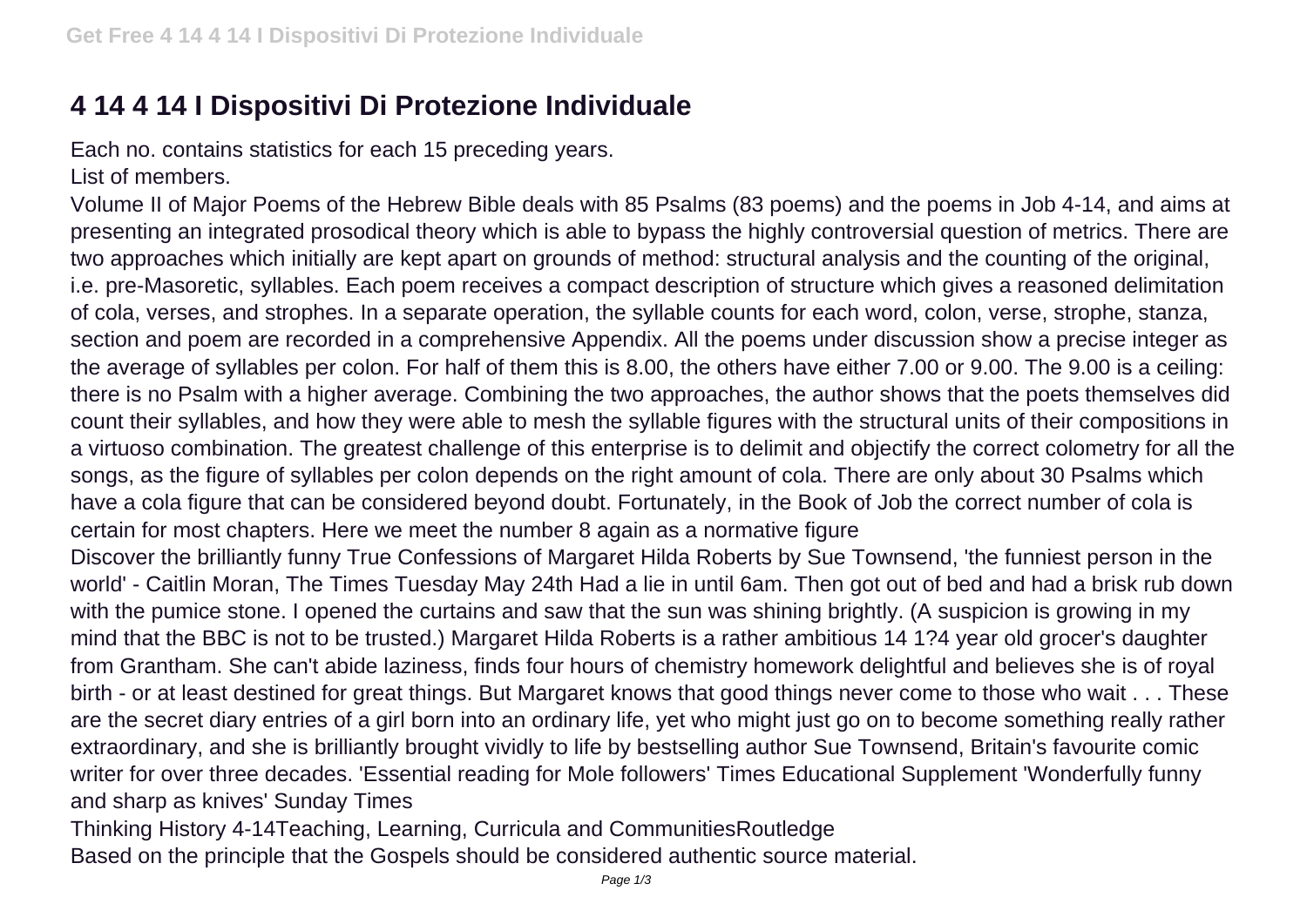Composing is part if the mainstream music curriculum for many children yet children's music does not receive the same attention as their art or creative writing. Children Composing 4-14 traces the ways in which composing can be organised and taught within the school music curriculum, drawing on children's own music-making activities. This practical book looks at how teaching composing can enable hildren to progress by acquiring musical skills and understanding, whilst developing their own sense of musical purpose. One of the main concern's of the book is the need to sustain continuity and quality in children's composing experience as they mover through each phase of music education. Children's Composing is considered in relation to the wider musical context in which they grow up, including cultural differences in composing roles and in perceptions of composing and composers. Projects that bring children into contact with professional composers are critically examined, and suggestions are made for ways of ensuring that composing in schools is rooted in the musical world outside. For more information, please visit the authors web site at: http://www.bathspa.ac.uk/children-composing/

A reference book on metals which includes information on isotopes, crystallography, crystal chemistry, gas-metal systems, electron emission, magnetic properties, heat treatment, corrosion control and superplasticity.

Vols. for 1972/73- include statistical data compiled by the Bureau under its earlier name: Commonwealth Bureau of Census and Statistics.

Vols. for 1841-1914 include Rates of box and pocket chronometers on trial for purchase by the Board of Admiralty (varies slightly); 1888-1914 include Rates of chronometer watches on trial for purchase by the Board of Admiralty (varies slightly); 1838, 1845- include Reports of the Astronomer Royal to the Board of Visitors (these titles also issued separately).

Red Sonja and Wallace have faced the darkness and made their way out from Hell - or have they? They've crossed the River Styx, but the land of the living looks just as desolate as the land of the Dead - and it soon becomes all too clear that this is the handiwork of Kulan Gath, enraging Sonja. She didn't travel back and forth through time and escape from Hell just to find her homelands in ruin...Kulan Gath may be more powerful than ever, but a reckoning is coming! In this book the author looks at the past, present and the future of history teaching in primary schools in an attempt to provide a practical framework for teachers. Section one reviews relevant literature with an aim to clarify the dilemmas and advance present thinking and practice in history teaching in primary schools. Section two offers case studies, curriculum materials and designs, teaching ideas and methods, teacher-development and curriculum development materials, at the same time as tying it in to the existing knowledge-base. Section three considers the 'perennial dilemmas' for school history in the 21st century, including: how can history survive in an increasingly over-crowded and competitive school curriculum? How can history be harnessed to improvements in literacy and numeracy? What should the primary history curriculum contain? How can IT secure easier access to historical information and evidence?